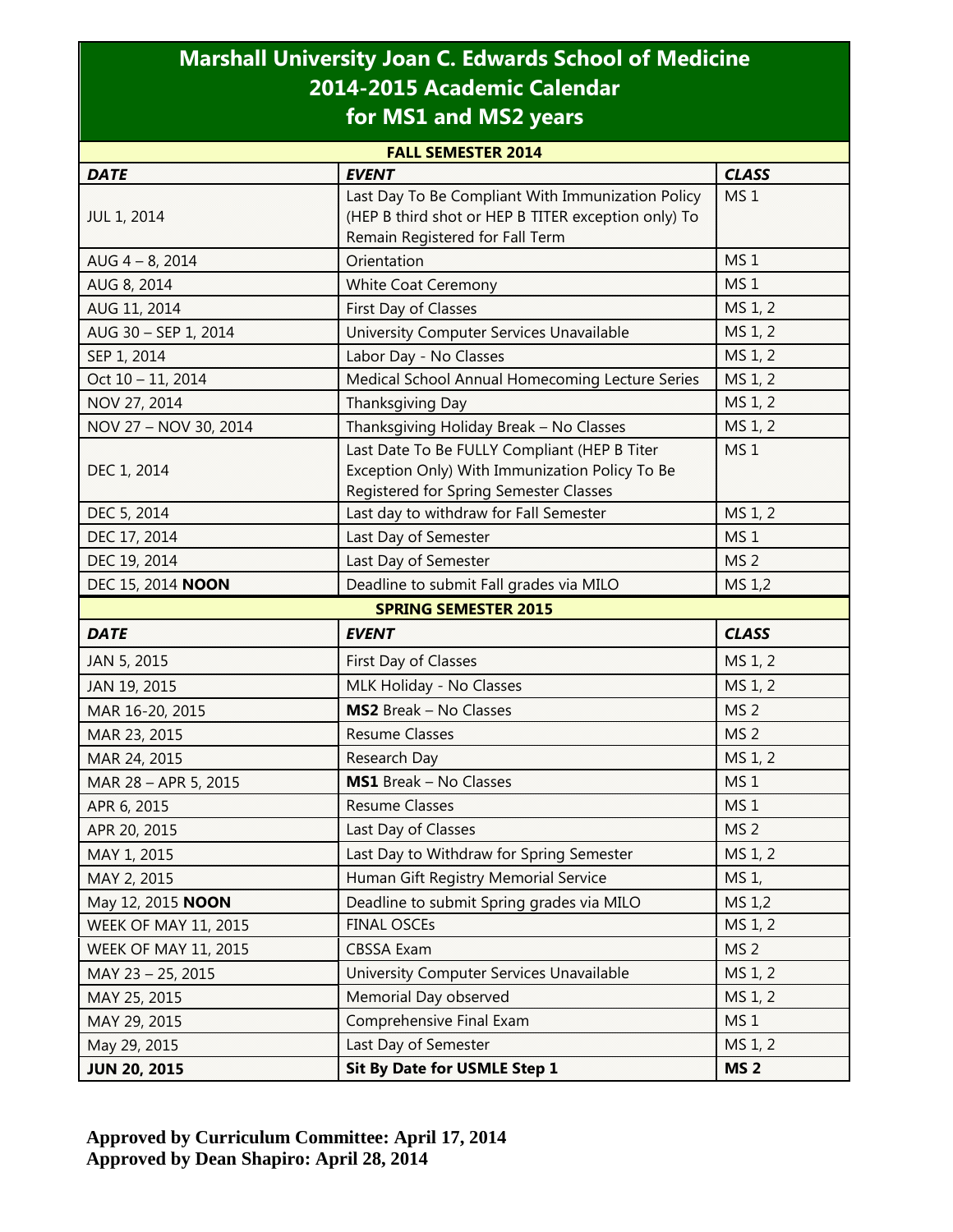| <b>Marshall University Joan C. Edwards School of Medicine</b><br>2014-2015 Academic Calendar<br>for MS 3 year |                                                      |                                                                                                                                                    |  |  |
|---------------------------------------------------------------------------------------------------------------|------------------------------------------------------|----------------------------------------------------------------------------------------------------------------------------------------------------|--|--|
| <b>DATE</b>                                                                                                   | <b>EVENT</b>                                         | <b>CALENDAR NOTES</b>                                                                                                                              |  |  |
| <b>JUL 7, 2014</b>                                                                                            | <b>Clinical Orientation</b>                          |                                                                                                                                                    |  |  |
| <b>ROTATION 1</b><br>JUL 8 - AUG 29, 2014                                                                     | Block A: JUL 8 - AUG 2<br>Block B: AUG 3 - AUG 29    | Risk Management Seminar JUL 24, 2014                                                                                                               |  |  |
| <b>ROTATION 2</b><br>SEP 2 - OCT 24, 2014                                                                     | Block A: SEP 2 - SEP 27<br>Block B: SEP 28 - OCT 24  | August 31, Saturday -- September 1, Monday<br>University computer services unavailable<br>LABOR DAY --- Sept 1, 2014<br>Oct 10-11, 2014 Homecoming |  |  |
| <b>ROTATION 3</b><br>OCT 27 - DEC 19, 2014                                                                    | Block A: OCT 17 - NOV 22<br>Block B: NOV 24 - DEC 19 | <b>Thanksgiving Holiday</b><br>12:01 a.m., NOV 27 through<br>12:01 a.m., NOV 28                                                                    |  |  |
| Tuesday December 23, 2014 -- Thursday January 1, 2015<br><b>Winter break, University closed</b>               |                                                      |                                                                                                                                                    |  |  |
| <b>ROTATION 4</b><br>JAN 5 - FEB 27, 2015                                                                     | Block A: JAN $5 -$ JAN 31<br>Block B: FEB 1 - FEB 27 | Begin Scheduling for Step 2 CS and Step 2 CK                                                                                                       |  |  |
| <b>ROTATION 5</b><br>MAR 2 - APR 24, 2015                                                                     | Block A: MAR 2 - MAR 27<br>Block B: MAR 28 - APR 24  | Research Day --- MAR 24, 2015                                                                                                                      |  |  |
| APR 25 - MAY 3, 2015 --- SPRING BREAK                                                                         |                                                      |                                                                                                                                                    |  |  |
| <b>ROTATION 6</b><br>MAY 4 - JUN 26, 2015                                                                     | Block A: MAY 5 - MAY 30<br>Block B: MAY 31 - JUN 26  | May 23, 2015 -- May 25, 2015<br>University Computer Services Unavailable<br>MEMORIAL DAY --- MAY 25, 2015<br>CCE EXAM WEEK OF May 18-22, 2015      |  |  |